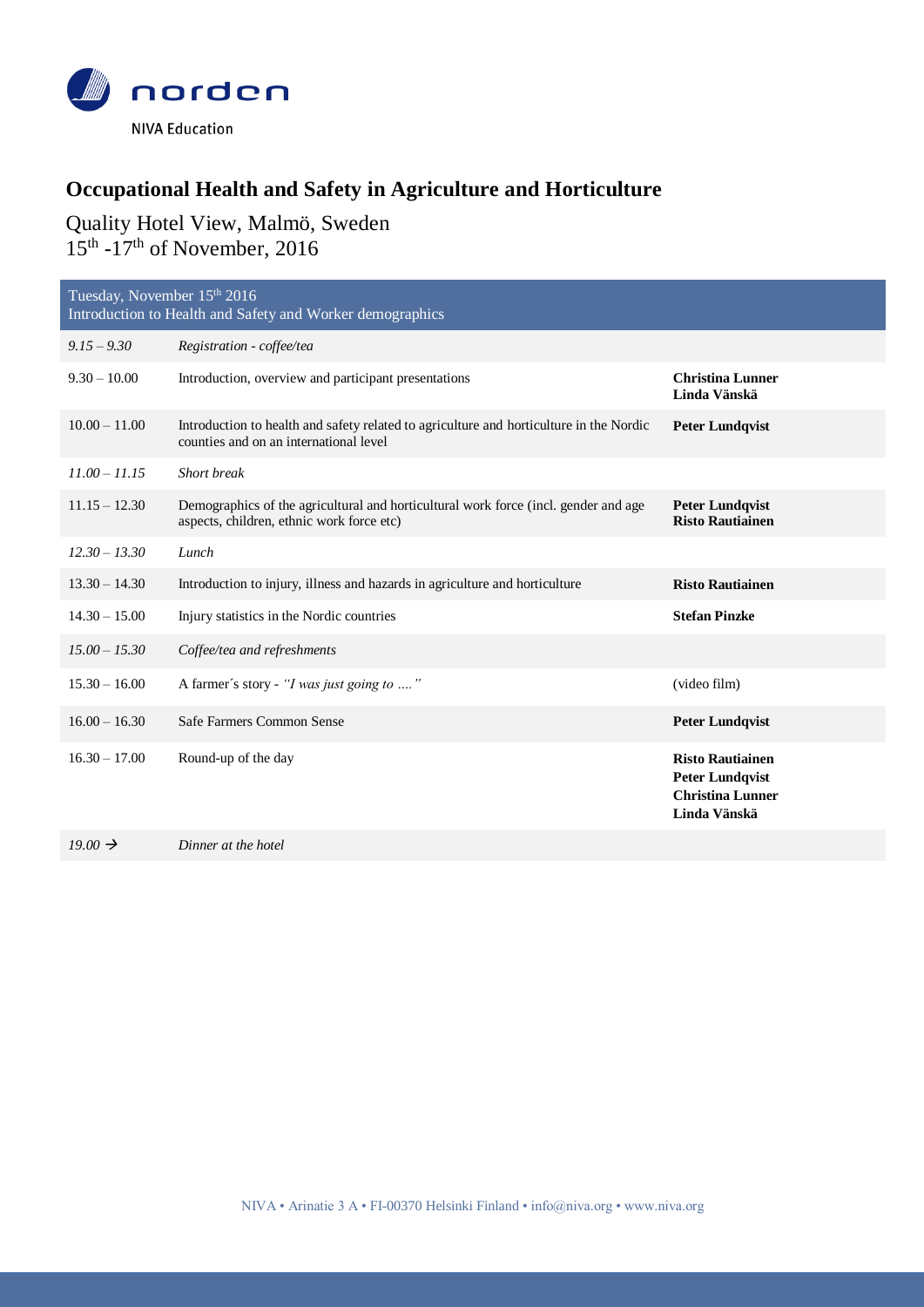

| Wednesday, November 16th 2016<br>Risk factors and possible prevention measures |                                                                                                                                                                                                                                   |                           |  |  |
|--------------------------------------------------------------------------------|-----------------------------------------------------------------------------------------------------------------------------------------------------------------------------------------------------------------------------------|---------------------------|--|--|
| $8.00 - 10.30$                                                                 | Physical risk factors in agriculture – dust, noise, confined spaces, skin and respiratory<br>health, veterinarian chemicals and zoonotic diseases – and possible preventive<br>measures (part I)                                  | <b>Anders Thelin</b>      |  |  |
| $10.30 - 10.45$                                                                | Coffee/tea and refreshments                                                                                                                                                                                                       |                           |  |  |
| $10.45 - 11.45$                                                                | Physical risk factors in agriculture – dust, noise, confined spaces, machinery, technical<br>equipment, skin and respiratory health, veterinarian chemicals and zoonotic diseases -<br>and possible preventive measures (part II) | <b>Anders Thelin</b>      |  |  |
| $11.45 - 12.45$                                                                | Lunch                                                                                                                                                                                                                             |                           |  |  |
| $12.45 - 13.45$                                                                | General health of farmers (cardiovascular diseases, cancer, skin diseases) and<br>environmental hazards in Nordic agriculture and horticulture                                                                                    | <b>Ole Carstensen</b>     |  |  |
| $13.45 - 14.45$                                                                | Health effects of pesticides in agriculture and horticulture                                                                                                                                                                      | <b>Margareta Littorin</b> |  |  |
| $14.45 - 15.00$                                                                | Coffee/tea and refreshments                                                                                                                                                                                                       |                           |  |  |
| $15.00 - 15.30$                                                                | Motor vehicles in agriculture and horticulture (ATV)                                                                                                                                                                              | Eva Göransson             |  |  |
| $15.30 - 16.00$                                                                | Risk factors and safe handling of animals                                                                                                                                                                                         | <b>Peter Lundqvist</b>    |  |  |
| $16.00 - 17.00$                                                                | Safety implementation and evaluation of safety interventions (provocative lecture)                                                                                                                                                | <b>Risto Rautiainen</b>   |  |  |
| 19.00<br>19.30<br>20.00<br>21.30                                               | Course dinner at Malmöhus castle restaurant Wega<br>Buss transport from the hotel to the restaurant (Malmöhusvägen 6)<br><b>Drinks</b><br>Dinner<br>Buss transport from the restaurant to the hotel                               |                           |  |  |